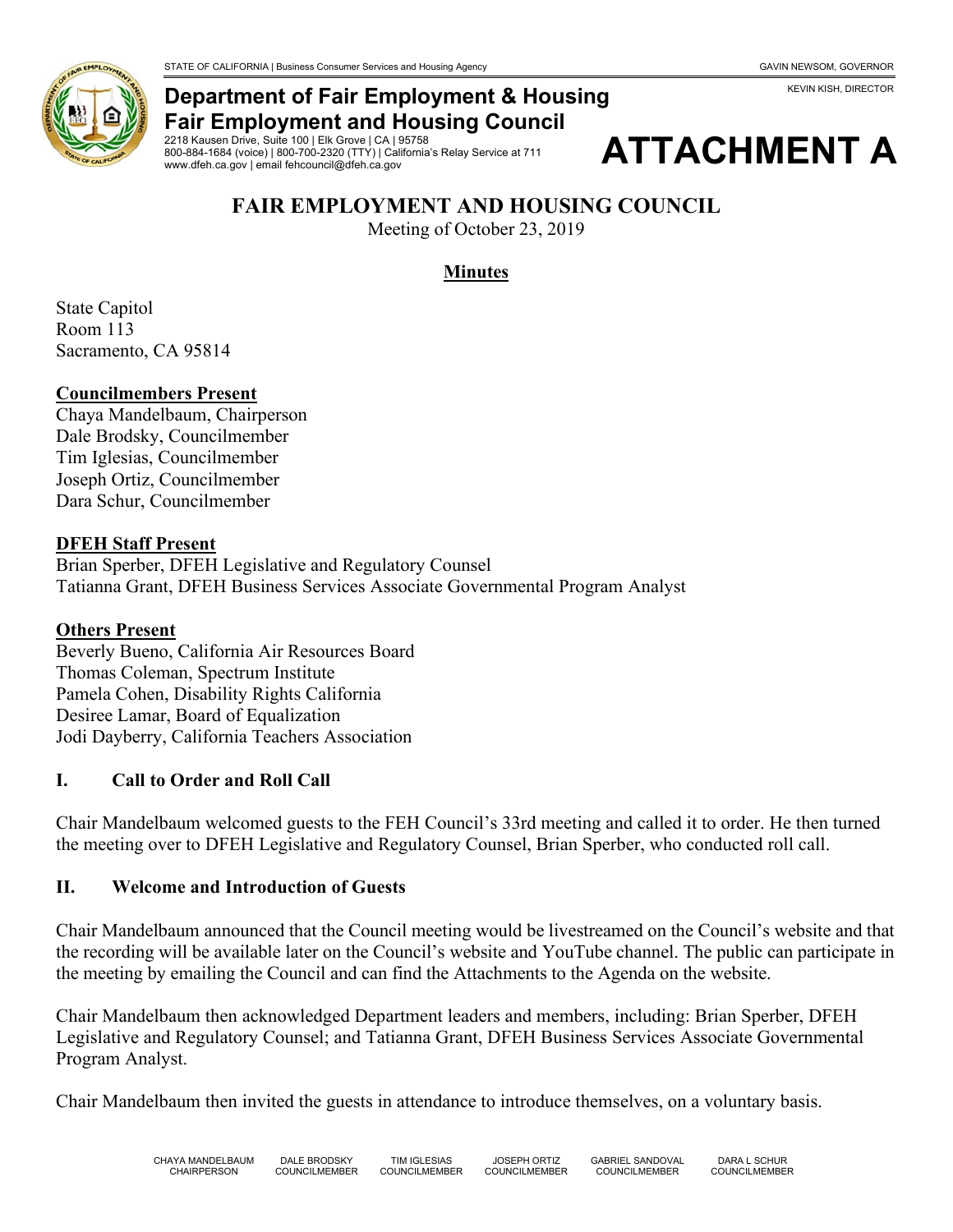## **III. Review of the Agenda**

Chair Mandelbaum noted that hard copies of the agenda and its attachments were available for people in attendance and that copies are also available on the Council's webpage. He then reviewed the agenda for the meeting.

Chair Mandelbaum announced the highlights of the meeting, which included:

- Public Hearing: Proposed Employment Regulations Regarding Criminal History, the California Family Rights Act, and the New Parent Leave Act
- Consideration of Modifications to Employment Regulations Regarding Religious Creed and Age Discrimination
- Consideration of Employment Regulations Regarding Harassment Prevention Training

## **IV. Approval of the Minutes**

#### Attachment A: Minutes from July 31, 2019 Meeting of the Fair Employment and Housing Council

Chair Mandelbaum reviewed the minutes of the July 31, 2019 meeting. During that meeting, the Council held a public hearing on Proposed Employment Regulations Regarding Religious Creed and Age Discrimination and heard updates from the Council's other subcommittees. Chair Mandelbaum asked for public comments on the minutes, and receiving none, the Council voted to approve the minutes unanimously.

## **V. Councilmembers' Reports**

Chair Chaya Mandelbaum and Councilmembers

Chair Mandelbaum announced that Governor Newsom appointed Gabriel Sandoval to the Council.

Councilmember Schur reported that the Office of Administrative Law approved the Fair Housing Regulations.

Councilmember Iglesias announced that he signed a comment letter to HUD regarding proposed revisions to their disparate impact regulations. He further noted that the San Francisco office of HUD will be hiring entrylevel attorneys in the coming months.

#### **VI. Department of Fair Employment and Housing Report**

Kevin Kish, Director, Department of Fair Employment and Housing

Brian Sperber, on behalf of Director Kish, who could not attend the meeting, highlighted three bills signed into law by Governor Newsom that impact the work of the Department: AB 9 regarding the filing deadline for employment complaints; SB 329 regarding the definition of source of income in the housing sections of the Fair Employment and Housing Act; and SB 222 regarding the addition of veteran or military status as a basis in the housing sections of the Fair Employment and Housing Act.

## **VII. Public Hearing: Proposed Employment Regulations Regarding Criminal History, the California Family Rights Act, and the New Parent Leave Act**

Attachment B: Notice of Proposed Rulemaking Attachment C: Initial Statement of Reasons Attachment D: Proposed Employment Regulations Regarding Criminal History, the California Family Rights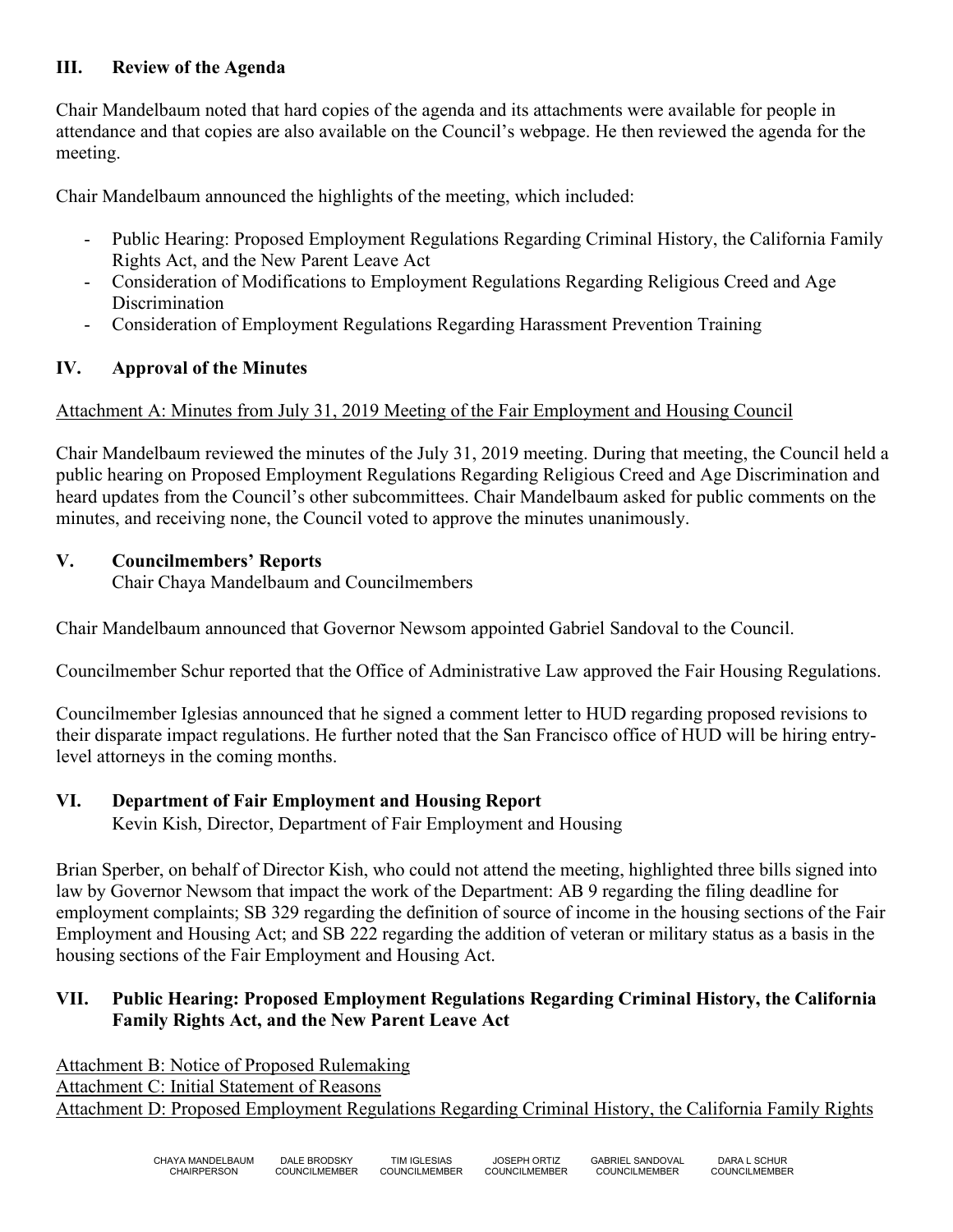#### Act, and the New Parent Leave Act

Chair Mandelbaum introduced the proposed regulations and stated that the purpose of the hearing is to hear 45 day comments on the Employment Regulations Regarding Criminal History, the California Family Rights Act, and the New Parent Leave Act.

The Council heard public comment from:

**Dale Brodsky:** Ms. Brodsky suggested adding a definition of "conditional offer" within the Employment Regulations Regarding Criminal History. Additionally, she suggested the Council change the definition of "directly employs." Ms. Brodsky proposed additional line edit modifications.

#### **VIII. Update from Government Code Section 11135 Regulations Subcommittee** Councilmembers Dale Brodsky and Dara Schur

A. Discussion by Council

Councilmember Brodsky reported that the initial statement of reasons for the regulations is completed and is currently being reviewed prior to submission to the Office of Administrative Law.

B. Public Comment

**Thomas Coleman, Spectrum Institute:** Mr. Coleman gave the Council multiple suggestions related to the rights of disabled individuals in conservatorship proceedings, including: creating regulations applicable to the courts, adding examples and scenarios in the regulations that are geared toward individuals with disabilities in conservatorships, holding public hearings, and issuing reports of findings stemming from the hearings.

## **IX. Update from Subcommittee Regarding Hate Violence**

Councilmembers Dale Brodsky and Joseph Ortiz

A. Discussion by Council

Councilmember Ortiz reported that he reached out to California State University San Bernardino to partner for a future public hearing.

Councilmember Brodsky reported that she spoke with the District Attorney for Contra Costa County regarding local progress in the topic of hate violence. She discussed having a specific agenda item at future Council meetings for individuals to provide input about hate violence and potential regulations or other steps the Council can take to address it.

B. Public Comment

None.

**X. Consideration of Employment Regulations Regarding Religious Creed and Age Discrimination** Councilmembers Tim Iglesias and Joseph Ortiz

Attachment E: Text of Proposed Employment Regulations Regarding Religious Creed and Age Discrimination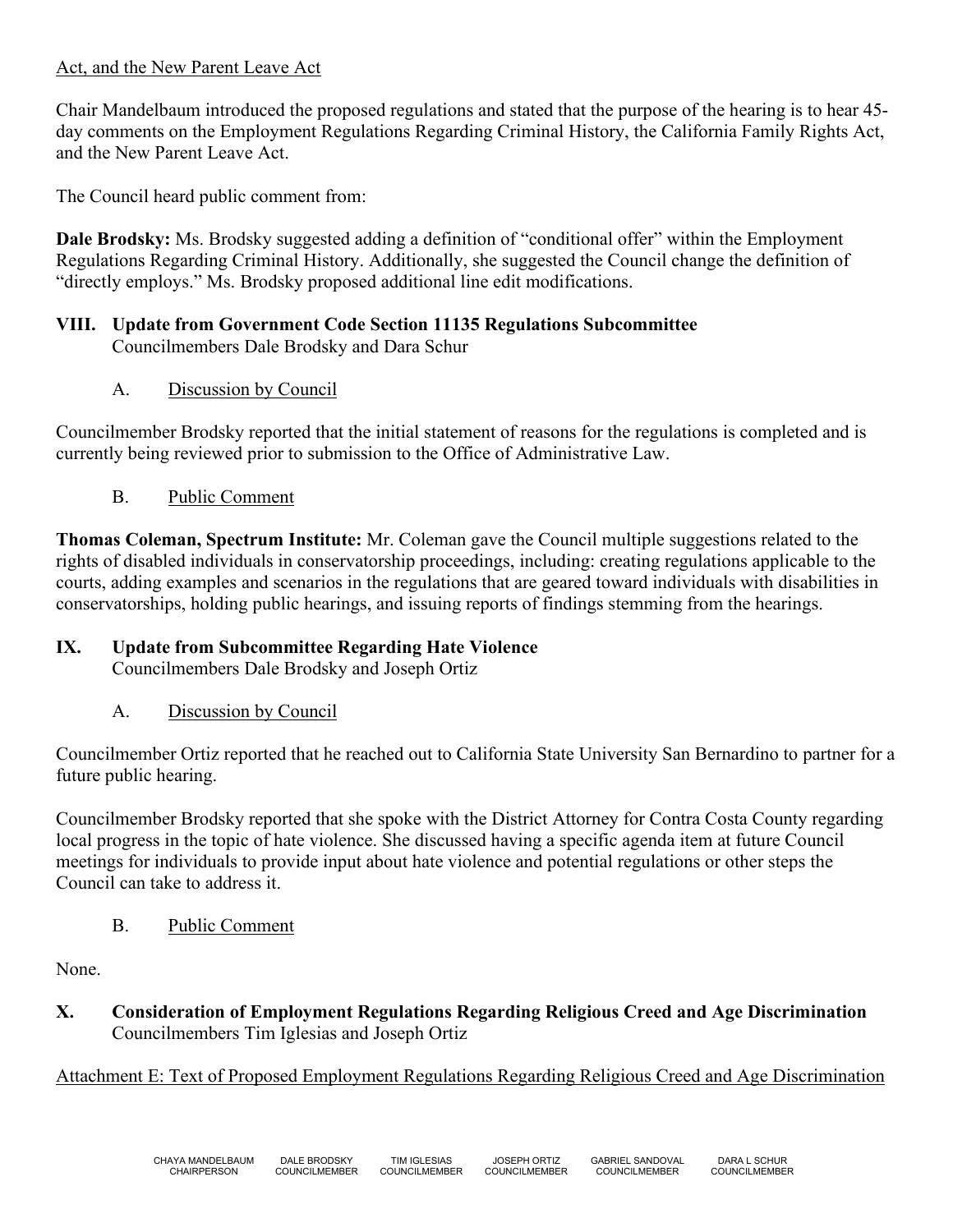## A. Discussion by Council

Councilmember Ortiz noted that the subcommittee made additional modifications to the regulations since the last Council meeting after reviewing public comment.

The Council suggested a number of additional structural and line-edit modifications.

B. Public Comment

None.

C. Action by Council

The Council moved, seconded, and unanimously voted to approve a motion to adopt the regulations as amended and initiate a 15-day comment period.

## **XI. Consideration of Employment Regulations Regarding Harassment Prevention Training** Chair Chaya Mandelbaum

## Attachment F: Text of Proposed Employment Regulations Regarding Harassment Prevention Training

A. Discussion by Council

Chair Mandelbaum noted that there were three bills signed into law that affect the harassment prevention training requirements and the proposed edits to the regulations: SB 1343 regarding the scope of the training requirements; SB 778 regarding the deadline of the training; and SB 530 addressing training of unionized construction workers covered by multiemployer collective bargaining agreements. He also discussed modifications that address other public inquiry regarding the requirements.

The Council suggested a number of additional structural and line-edit modifications.

B. Public Comment

None.

C. Action by Council

The Council moved, seconded, and unanimously voted to approve a motion to adopt the regulations as amended and direct the Department to prepare the notice package and notice the regulations.

#### **XII. Changes Without Regulatory Effect to 2 CCR 12176, 12179, and 12180 (Standard for Denying a Reasonable Accommodation Request in Fair Housing Regulations)** Councilmembers Dara Schur and Tim Iglesias

Attachment G: Changes Without Regulatory Effect to 2 CCR 12176, 12179, and 12180 (Standard for Denying a Reasonable Accommodation Request in Fair Housing Regulations)